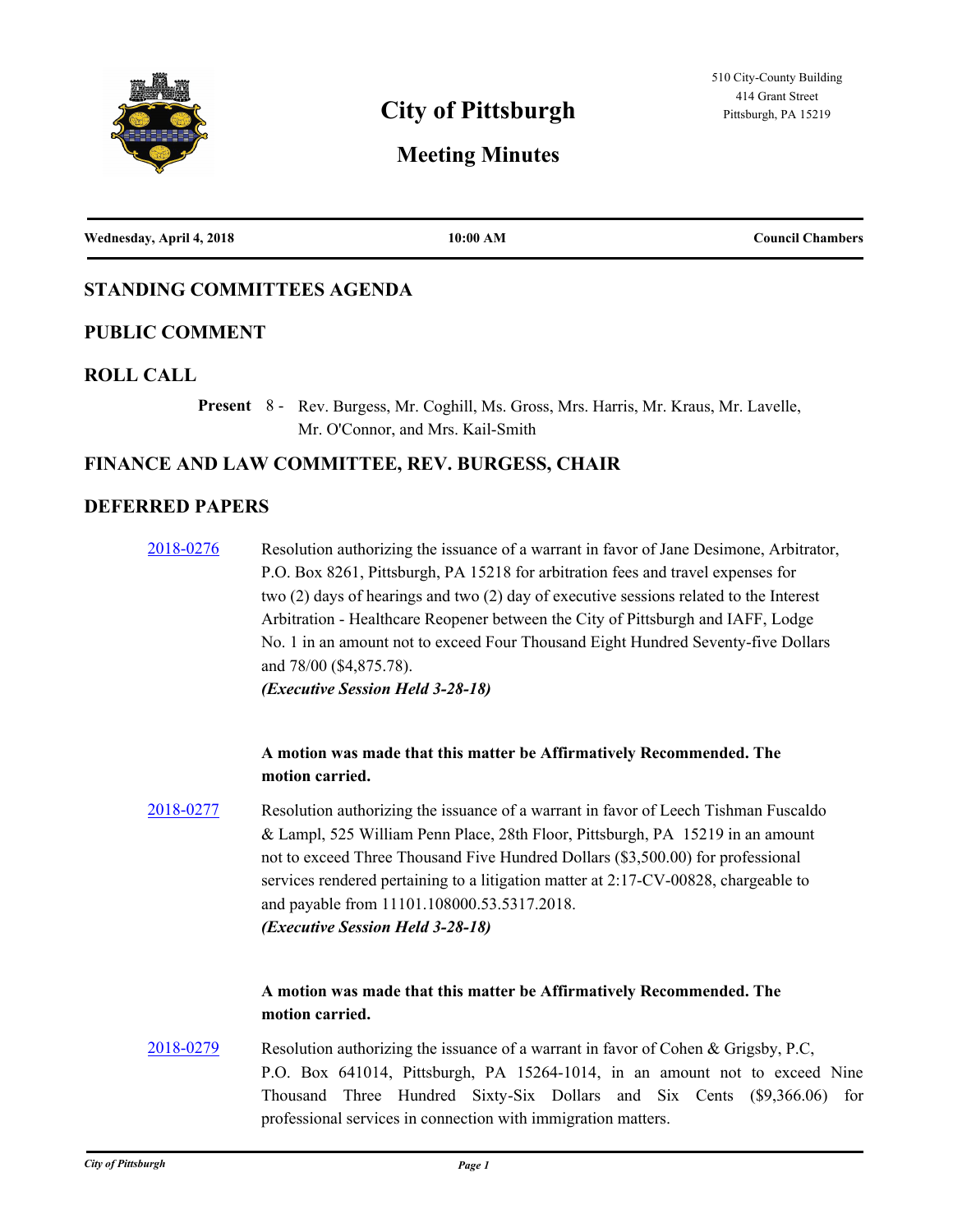*(Executive Session Held 3-28-18)*

## **A motion was made that this matter be Affirmatively Recommended. The motion carried.**

## **NEW PAPERS**

[2018-0302](http://pittsburgh.legistar.com/gateway.aspx?m=l&id=/matter.aspx?key=22613) Resolution authorizing the Mayor and the Director of the Department of Finance to enter into an agreement or agreements with Korn Ferry Hay Group, Inc. to provide actuarial services for the City of Pittsburgh for two years, with an optional two year extension, at a total cost not to exceed Four Hundred Thousand Dollars (\$400,000.00).

## **A motion was made that this matter be Affirmatively Recommended. The motion carried.**

[2018-0322](http://pittsburgh.legistar.com/gateway.aspx?m=l&id=/matter.aspx?key=22633) Resolution to create a Special Committee of Council no later than June 1, 2018, for the purpose of establishing a process of reviewing Request for Proposals by Council prior to the submitting of legislation for a payment agreement or after the authorization of Council.

**SPONSOR /S:** MRS. KAIL-SMITH AND MR. O'CONNOR

**A motion was made that this matter be Held in the Committee on Finance and Law , due back by 4/11/2018. The motion carried.**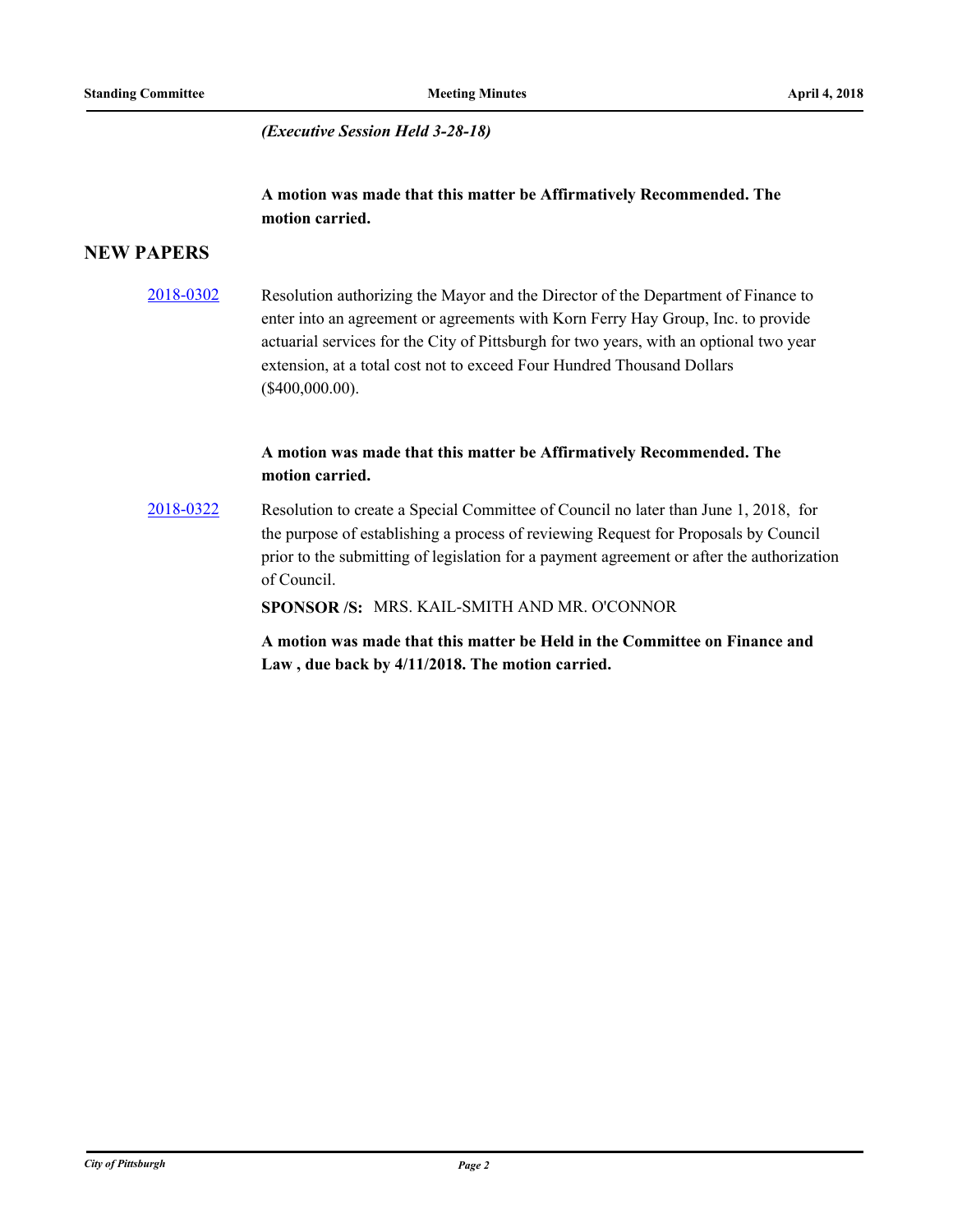#### **INVOICES**

## **NVOICES FOR COUNCIL APPROVAL**

**The following departmental invoices not covered under a contract with the City shall be paid by the City Controller after the invoices have been approved by City Council at the April 4th 2018 Standing Committees meeting. A completed standard form detailing the expenditures is attached to all of the below listed invoices. No payments will be made to any of the below listed vendors prior the approval of City Council.**

**CITY COUNCIL**

**B-PEP – donation for event (Dist. 1) 50.00**

**Coit Services, Inc. – carpet cleaning (Dist. 7) 195.00**

**Harris, Jill – reimbursement/cake for community event (Dist. 2) 99.99**

**Trying Together – room rental (Dist. 5) 50.00**

**BNE**

**Williams, Ricardo – reimbursement for coffee for Beacon workshop 36.27**

**I&P**

**Norman, Heidi – reimbursement for pizza for 311 during late snow emergency 33.35**

**Hayhurst, Andrew – coffee and bagels for professional development session 73.96**

**Marty, Christine – lanyards and cardstock for Inclusive Innovation weed 136.44**

#### **CHR**

**African American Cultural Center – fair housing event at cultural center 2,000.00**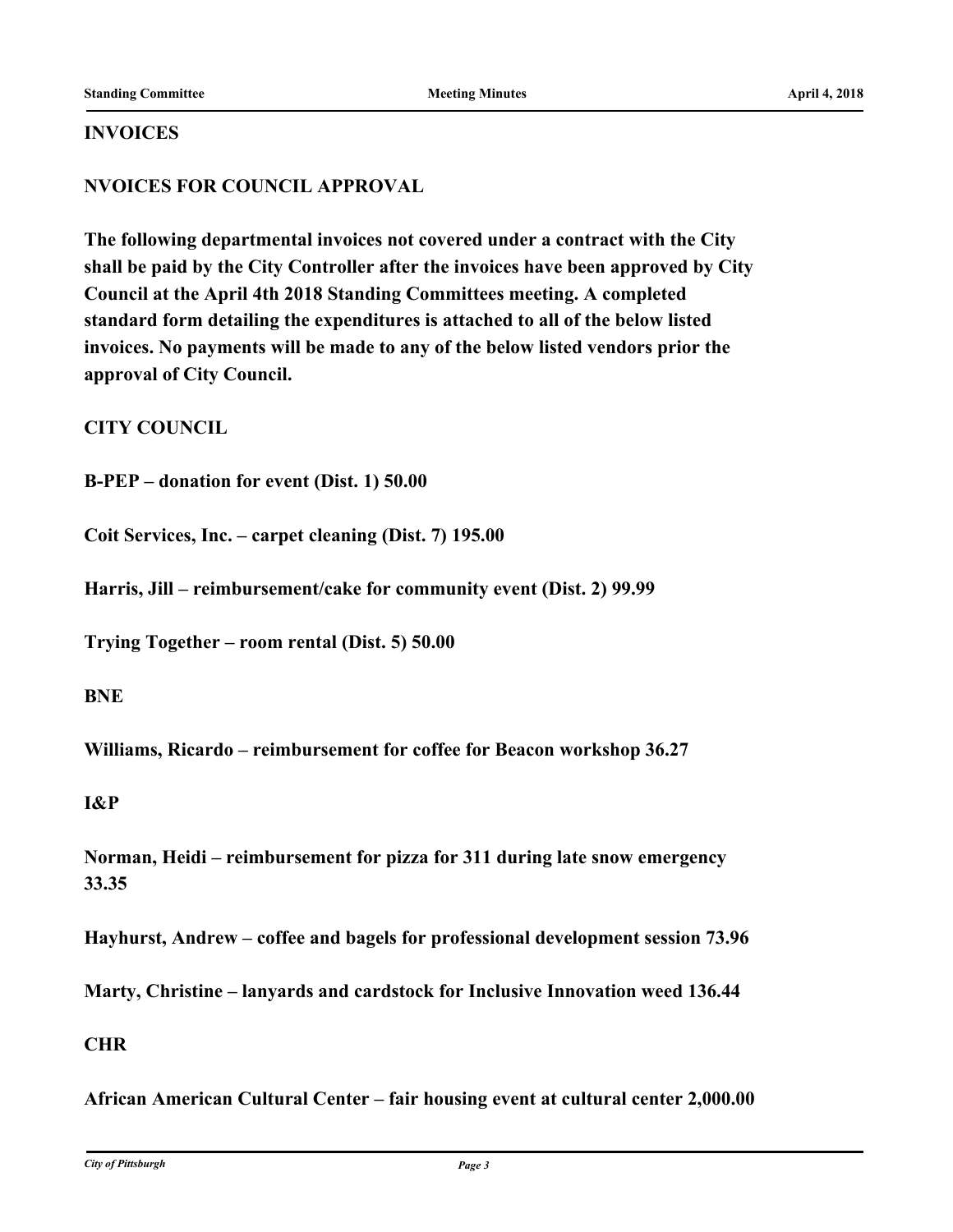**Black Political Empowerment Project – BPEP-Jazz annual outreach opportunity 500.00**

**Renda Broadcasting Corporation – fair housing radio advertisements 500.00**

**Washington Consulting Group – speaker to facilitate fair housing training 600.00**

## **FINANCE**

**George M. Hall Co – furring strips for treasurer sales postings on properties 156.80**

#### **LAW**

**Burns White – professional legal services 1,610.00**

**Department of Real Estate – filings, copying at Recorder of Deeds office 137.00**

**Ogletree Deakins Nash Smoak & Stewart – 25% mediator's fee 483.75**

**Staples Advantage – general office supplies 350.93**

## **HUMAN RESOURCES**

**CCAC/Boyce Campus – recruitment, job fair 100.00**

**Geneva College – recruitment, job fair 50.00**

**Military Guides – advertising 1,550.00**

## **PLI**

**Augello, Joseph – continuing education, I.A.E.I. 15.00**

**ICC – training 926.00**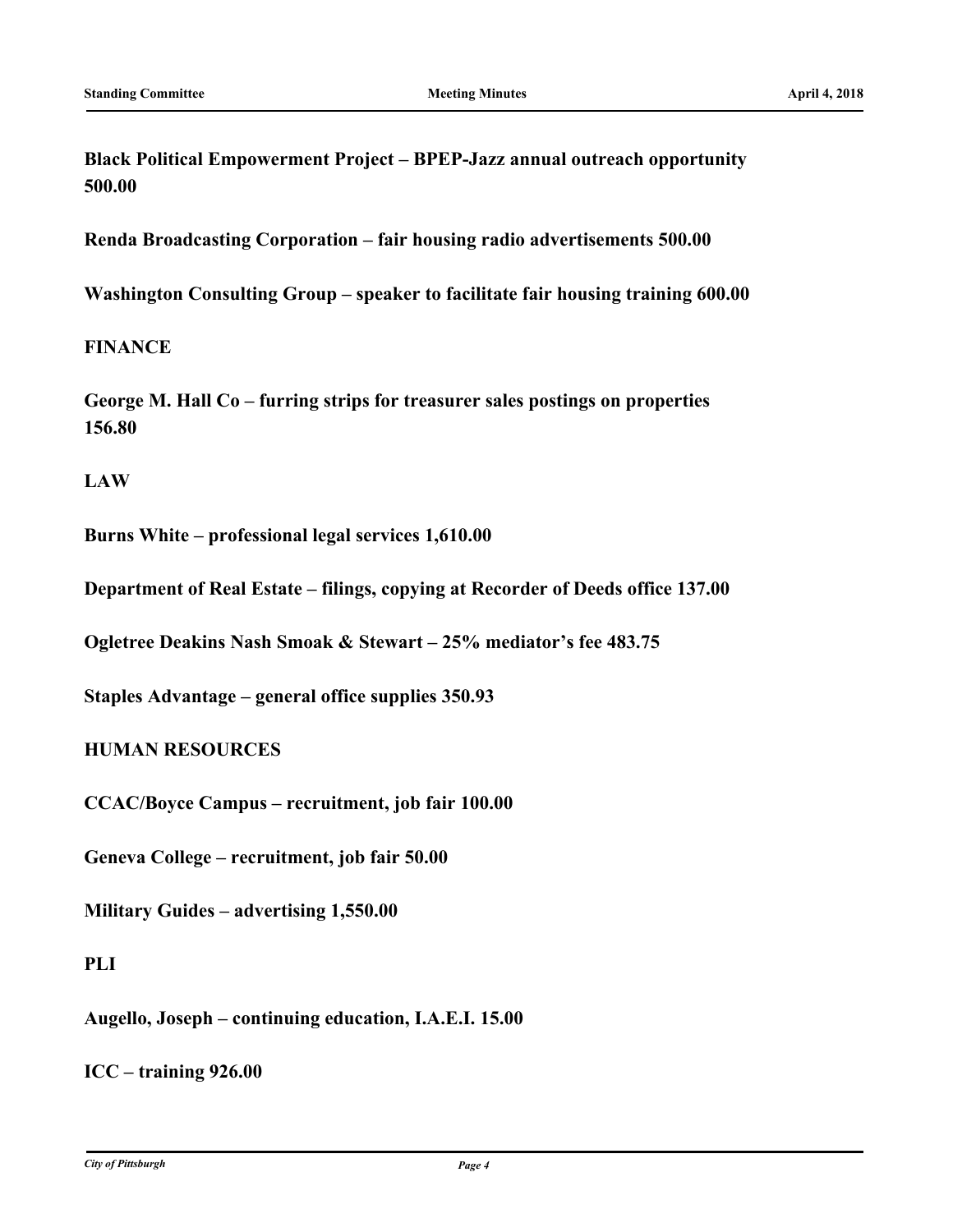**Rucker, Steven – reimbursement for ICC certification required for position 100.00**

**Schrecengost, Donald – reimbursement for certification 100.00**

**Waltz, Kim – reimbursement for resident plans examiner test fee 209.00**

**Iron Mountain Records Management – documents destruction services 196.98**

**POLICE**

**Amazon Services – shipping and handling charges on multiple orders 32.94**

**Dollar Rent A Car, Inc – rental cars for narcotics & vice 2,221.68**

**Garrett, Angela – reimbursement for treats for school events 153.70**

**Markl Supply – firearms parts for SWAT 2,990.97**

**Markl Supply – training firearms for SWAT 2,355.00**

**Moore Wallace – non-traffic citation books 2,369.08**

**Teel Technologies – specialty equipment for computer crimes unit 2,173.75**

**PUBLIC WORKS**

**Kleen-Line Service Co Inc – cleaning and service of parts cleaners 150.00**

**Xerox Corporation – specialized plot printer equipment rental 538.41**

**Allen, Steven – renewal of CDL class B 94.50**

**Wagner, Cruz – renewal of CDL class A 94.50**

**George M Hall Co – expansion strips 453.75**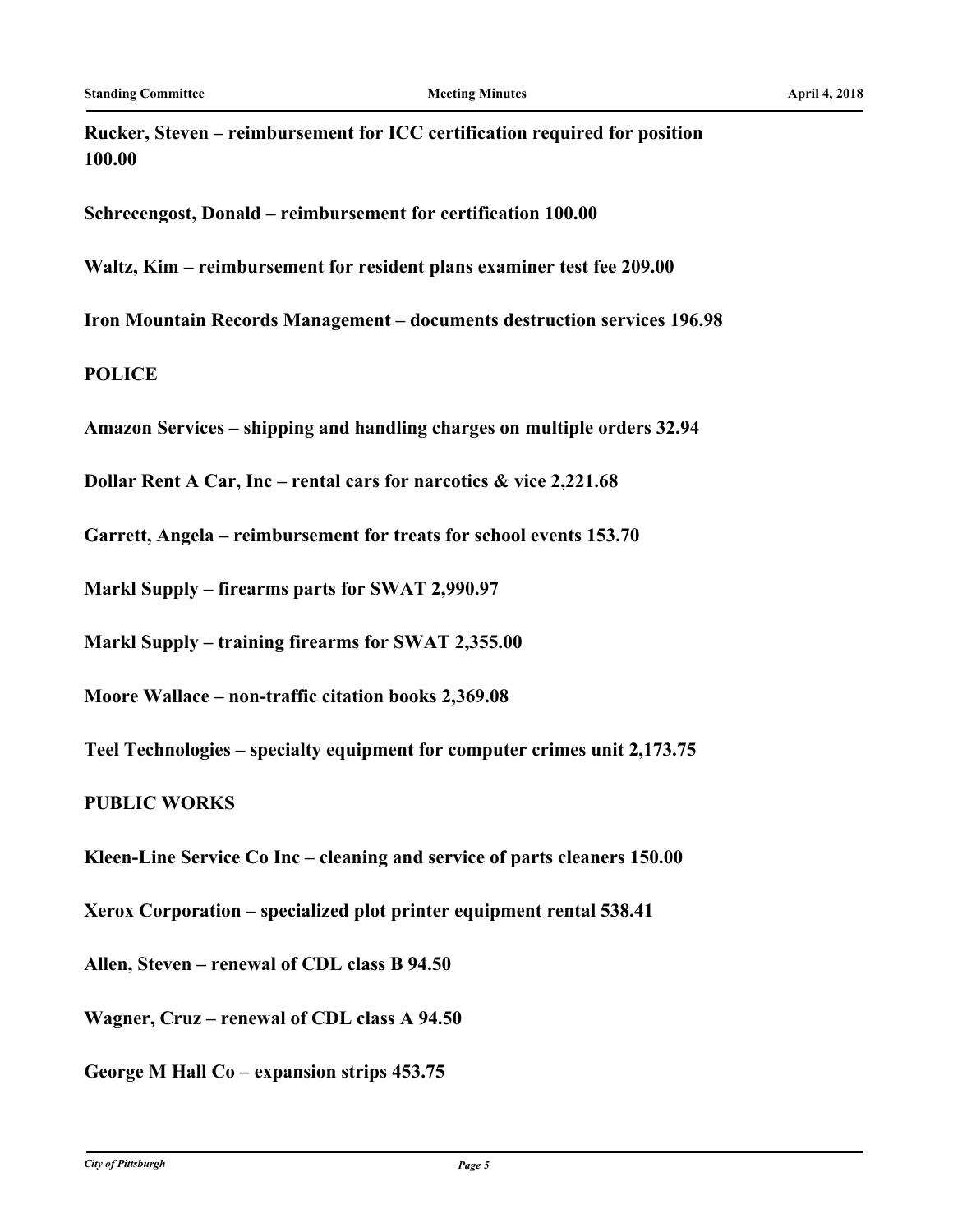## **Postmaster – renewal of Schenley Park ice skating rink PO box 110.00**

## **PARKS & RECREATION**

**Leibowicz, Emma – tennis instructor at Mellon tennis bubble 255.54**

## **CPRB**

# **Carpenter, Don – videography production service for monthly meeting 125.00 A MOTION WAS MADE TO APPROVE. THE MOTION CARRIED.**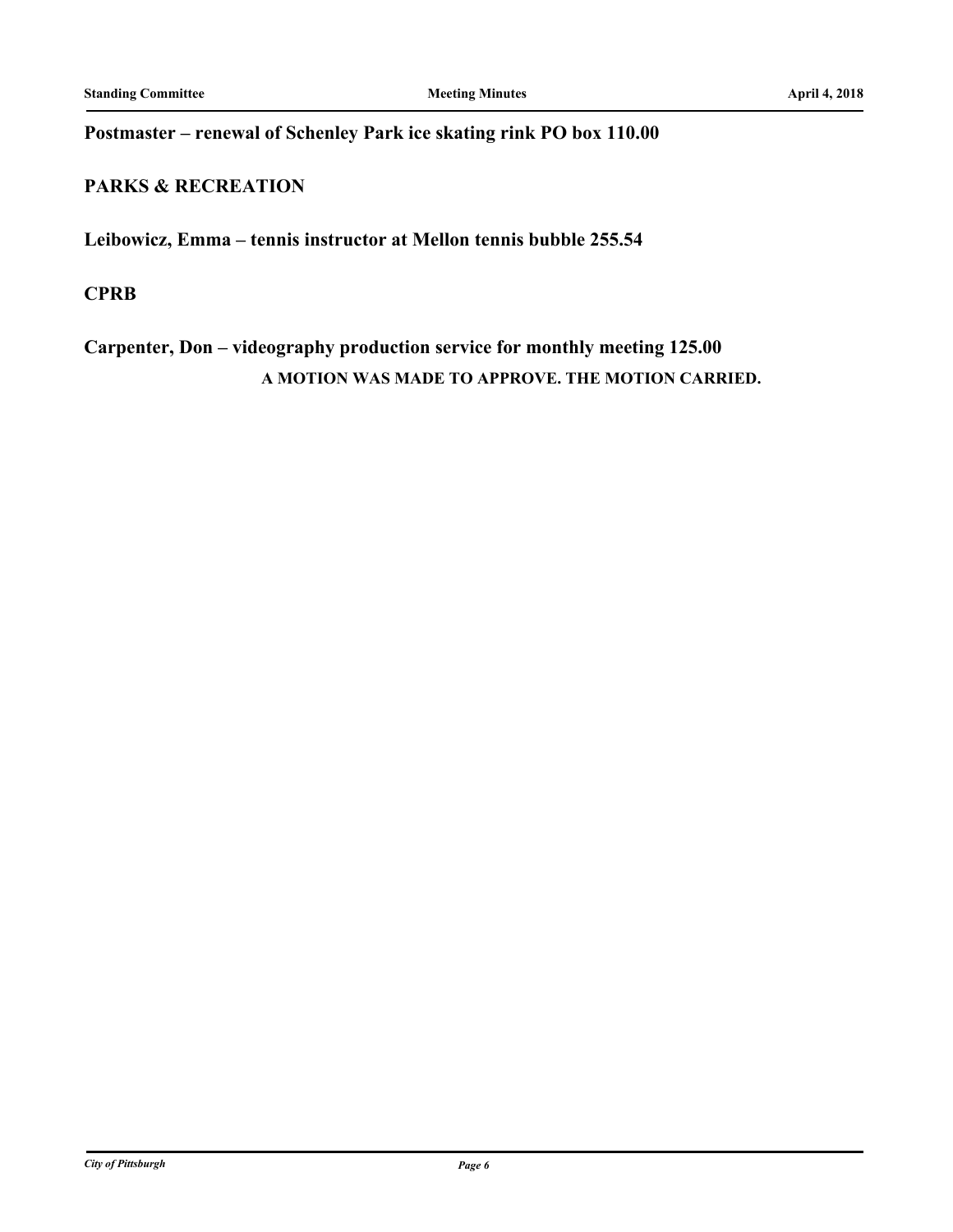## **INTRA DEPARTMENTAL TRANSFERS**

**Dear President and Members of Council:**

**As per the Resolution 738 of 2017 which authorizes City Council to approve intra-departmental transfers throughout the 2018 Fiscal Year, the Office of Management and Budget would like to make the following transfer(s):**

**Office of Management & Budget**

**Amount from:**

**\$2,000.00 from 102200.53101 Administrative Fees**

**Amount to:**

**\$2,000.00 to 102200.58101 Grants**

**This transfer is necessary to cover the Redevelopment Assistance Capital Program grant application fee and upcoming grant application submission fees.**

**Amount from:**

**\$1,000.00 from 102200.54501 Rents Land & Buildings**

**Amount to:**

**\$1,000.00 to 102200.54101 Cleaning**

**This transfer is necessary to cover carpet and upholstery cleaning services for the department.**

**Department of Law**

**Amount from:**

**\$284.00 from 108000.57571 Furniture**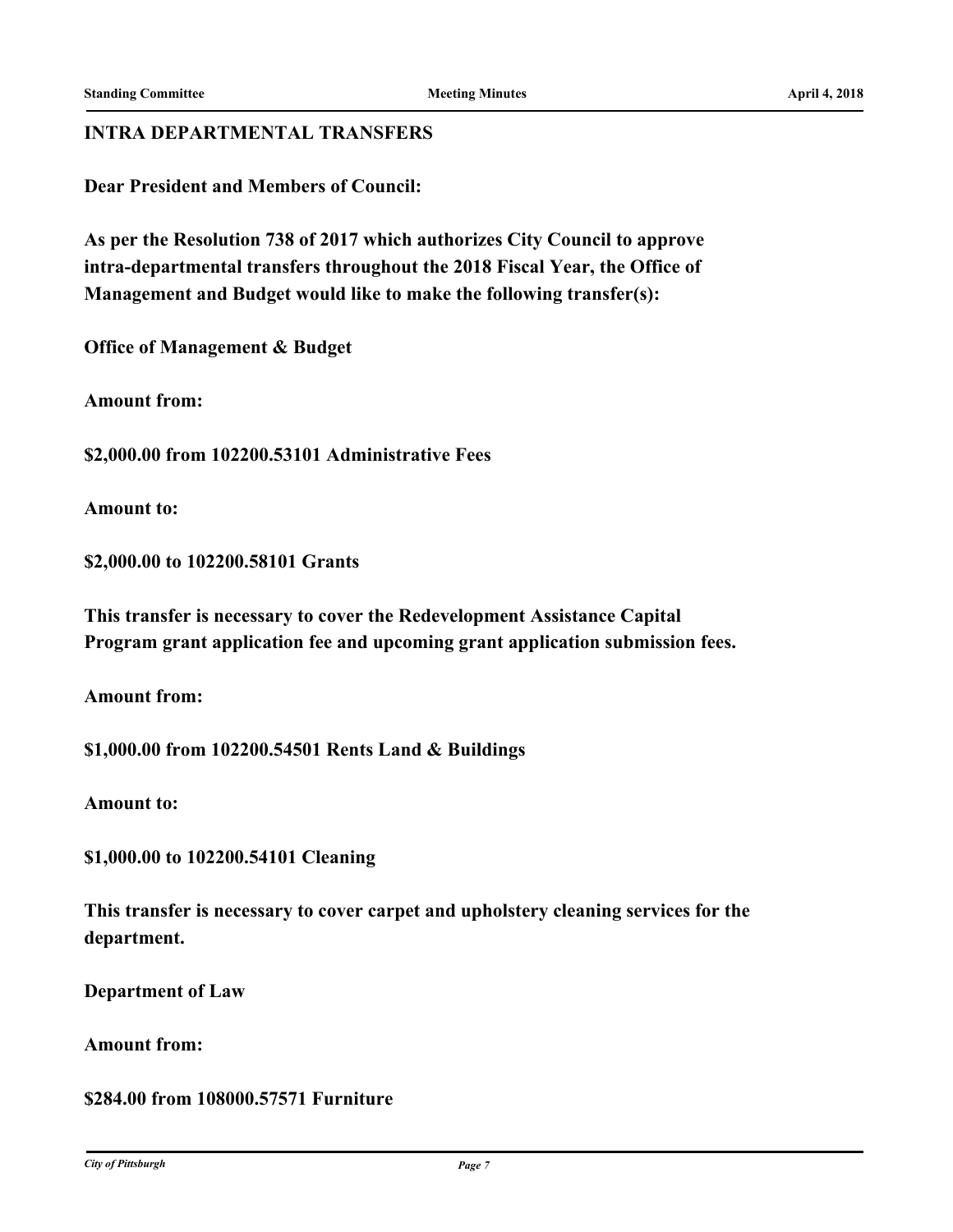#### **Amount to:**

**\$284.00 to 108000.57501 Machinery & Equipment**

**This transfer is necessary to cover a payment to CDW Government Inc. for computer equipment that was purchased in 2017.**

**Amount from:**

**\$28.20 from 108000.56101 Office Supplies**

**Amount to:**

**\$28.20 to 108000.56105 Postage**

**This transfer is necessary to cover postage costs incurred to mail court documents.**

**Amount from:**

**\$972.00 from 108000.56101 Office Supplies**

**Amount to:**

**\$972.00 to 108000.55305 Advertising Promotional**

**This transfer is necessary to pay YourMembership.com, Inc. for job posting advertisements for an Assistant Solicitor and a Chief Legal Officer & City Solicitor position.**

**Bureau of Neighborhood Empowerment**

**Amount from:**

**\$4.65 from 102100.53101 Administrative Fees**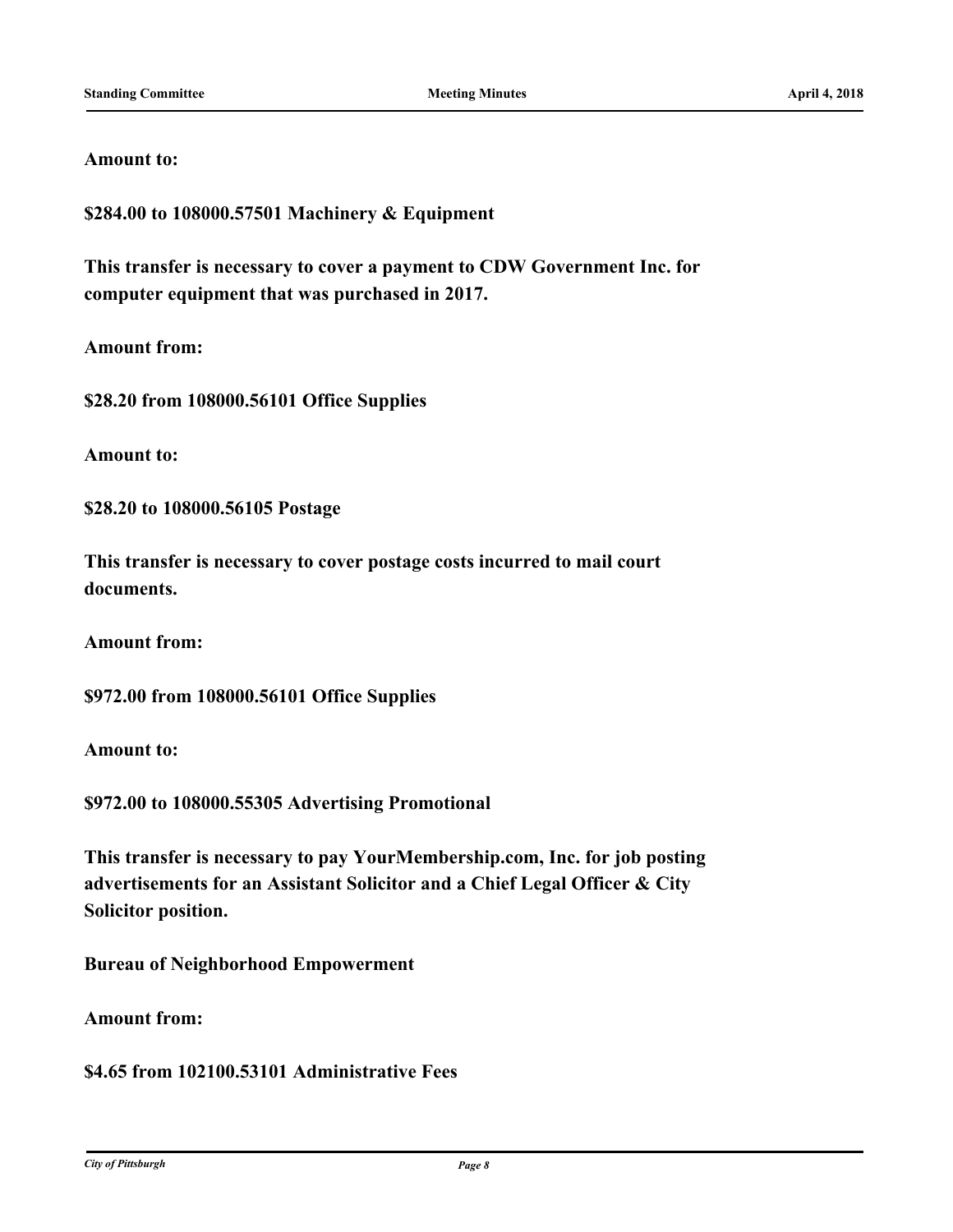#### **Amount to:**

**\$4.65 to 102100.55701 Transportation**

**This transfer is necessary to cover remaining parking fees incurred by an EORC Commissioner in 2017.**

**Ethics Board**

**Amount from:**

**\$2,000.00 from 108100.53513 Court Related Fees**

**Amount to:**

**\$2,000.00 to 108100.53105 Recording/Filing Fees**

**This transfer is necessary to pay Network Deposition Services for services rendered in 2017 and for upcoming Ethics Board hearings this year.**

**Office of the Mayor**

**Amount from:**

**\$139.55 from 102000.53101 Administrative Fees**

**Amount to:**

**\$139.55 to 102000.53509 Computer Maintenance**

**This transfer is necessary to pay Grammerly for use of their full analytics software tool.**

**A MOTION WAS MADE TO APPROVE. THE MOTION CARRIED.**

#### **P-CARD APPROVALS**

**A MOTION WAS MADE TO APPROVE. THE MOTION CARRIED.**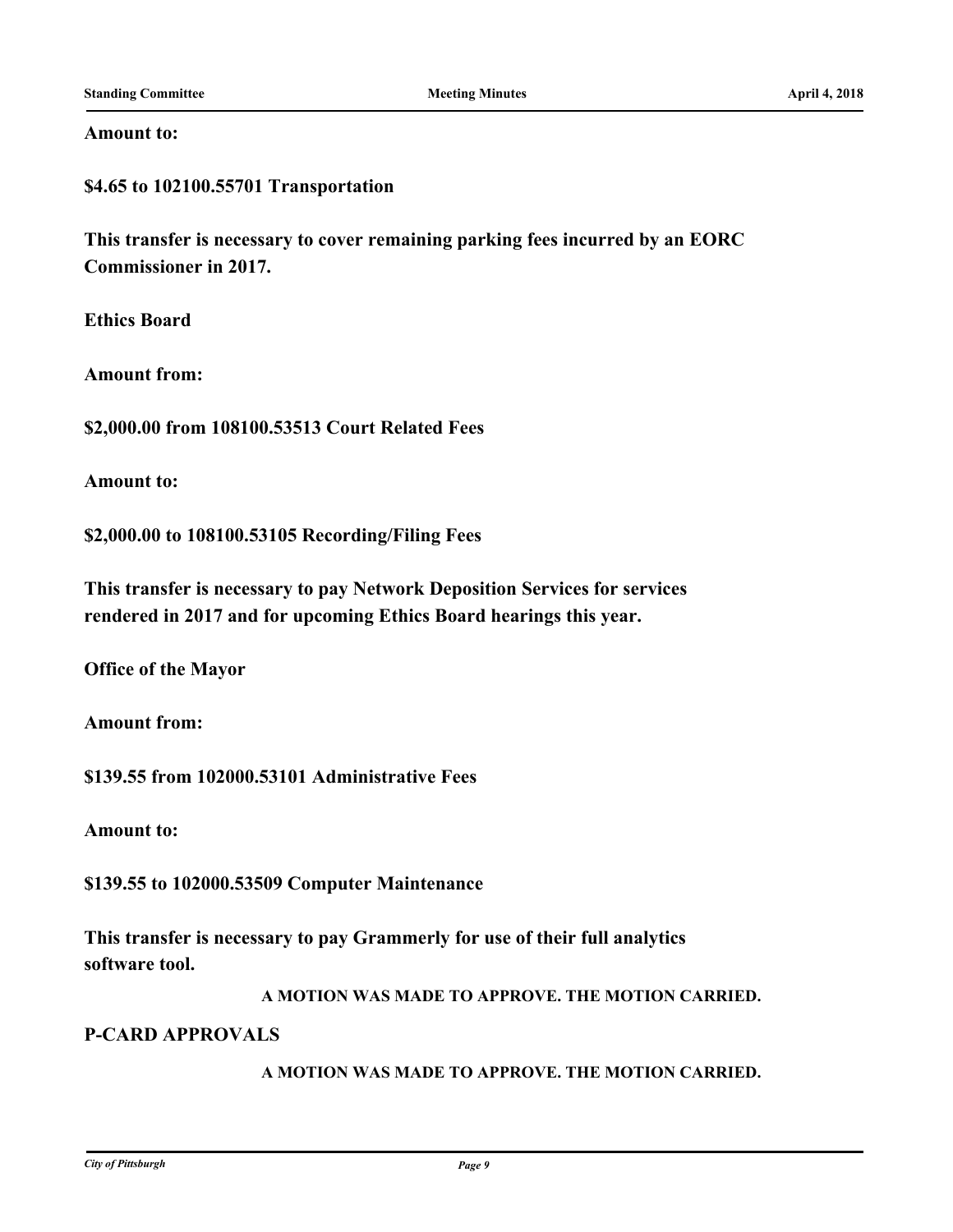## **PUBLIC WORKS COMMITTEE, MRS. KAIL-SMITH, CHAIR**

## **NEW PAPERS**

[2018-0307](http://pittsburgh.legistar.com/gateway.aspx?m=l&id=/matter.aspx?key=22618) Resolution granting easement through Frick Park to the owners of 584 & 592 Briar Cliff Road for the maintenance of a 6" combined sewer lateral.

## **A motion was made that this matter be Affirmatively Recommended. The motion carried.**

[2018-0319](http://pittsburgh.legistar.com/gateway.aspx?m=l&id=/matter.aspx?key=22630) Resolution authorizing the Mayor of the City of Pittsburgh and the Director of the Department of Mobility and Infrastructure to apply for grant funding from the Pennsylvania Department of Transportation (PennDOT) under the Multimodal Transportation Fund (MTF) to provide funding for Phase 1 Street and Signal Improvements in support of the implementation of the Downtown-East End Bus Rapid Transit Project in collaboration with the Port Authority of Allegheny County, Urban Redevelopment Authority of Pittsburgh, and the County of Allegheny. In the event the grant is awarded, this resolution provides for an agreement and expenditures not to exceed FIFTEEN MILLION (\$15,000,000.000) dollars for this stated purpose. The contribution of the City of Pittsburgh is not to exceed FOUR MILLION, FIVE HUNDRED THOUSAND (\$4,500,000) dollars over the life of the grant for this purpose.

> **A motion was made that this matter be Held in Committee to the Committee on Public Works . The motion carried.**

**A motion was made that this matter be Reconsidered to the Committee on Public Works . The motion carried.**

## **A motion was made that this matter be Affirmatively Recommended. The motion carried.**

[2018-0321](http://pittsburgh.legistar.com/gateway.aspx?m=l&id=/matter.aspx?key=22632) Resolution to create a Slope Remediation Taskforce that will create a strategy to remediate slope failures. **SPONSOR /S:** MRS. KAIL-SMITH

> **A motion was made that this matter be Affirmatively Recommended. The motion carried.**

## **HUMAN RESOURCES COMMITTEE, MRS. HARRIS, CHAIR**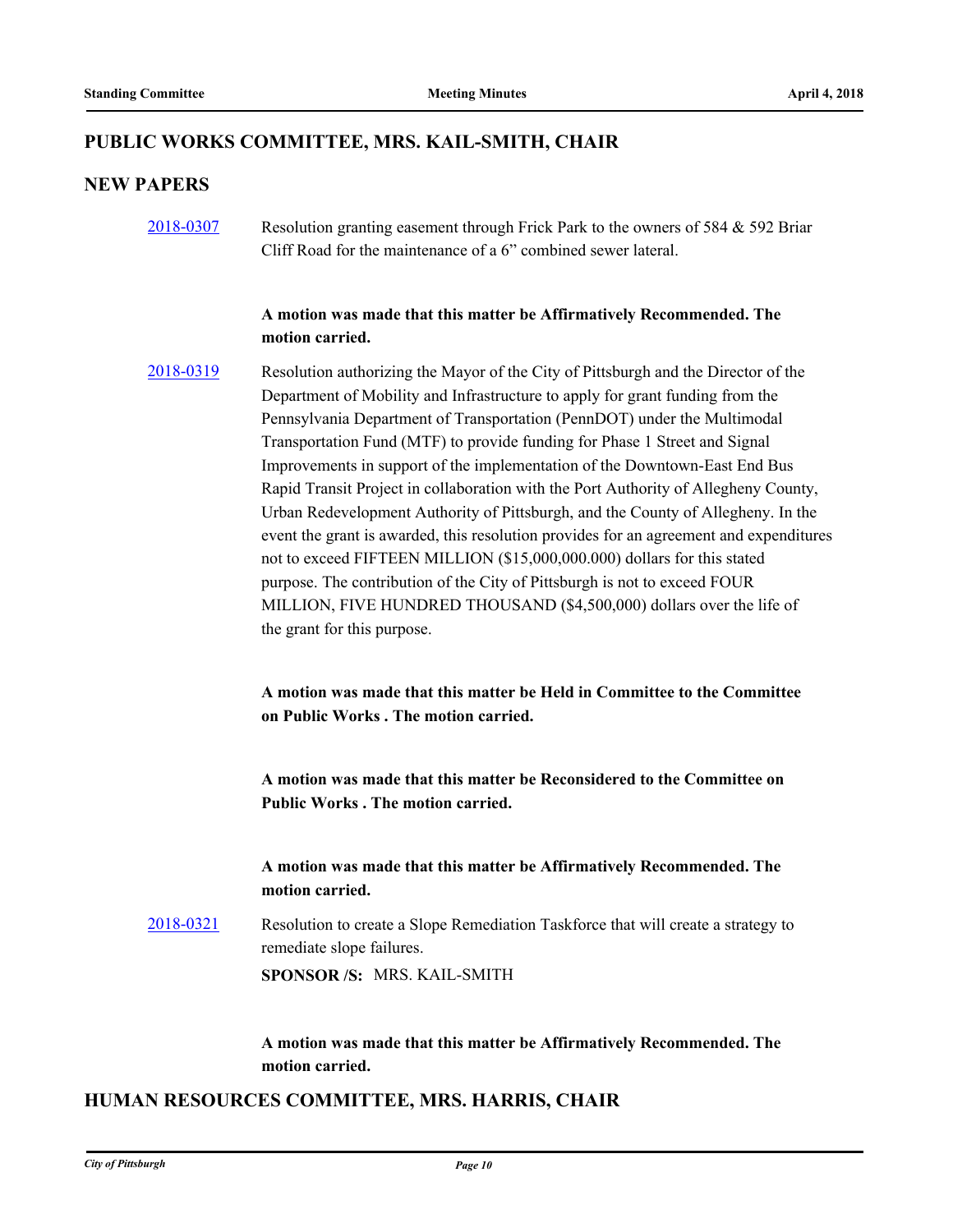#### **NEW PAPERS**

## [2018-0282](http://pittsburgh.legistar.com/gateway.aspx?m=l&id=/matter.aspx?key=22592) Resolution providing for a Contract for consulting services with Industrial/Organizational Solutions, Inc. (I/O Solutions) for Firefighter Recruit position written examination pre-test training material, the development, administration and scoring of National Firefighter Selection Inventory (NFSI) written examination, examination analysis and final report and providing for the payment of the costs thereof not to exceed \$30,540.00.

**A motion was made that this matter be Held for A Cablecast Post Agenda to the Committee on Hearings . The motion carried.**

#### **A motion was made that this matter be Affirmatively Recommended. The motion carried.**

# [2018-0283](http://pittsburgh.legistar.com/gateway.aspx?m=l&id=/matter.aspx?key=22593) Resolution authorizing the Mayor and the Director the Department of Human Resources and Civil Service to enter into a Professional Services Agreement(s) and/or Contract(s) with NEOGOV for the upgrade and continual maintenance of software for HR workforce management, applicant tracking, and Civil Service testing, and providing for the payment of the costs thereof. Cost not to exceed \$36,463.75.

## **A motion was made that this matter be Affirmatively Recommended. The motion carried.**

[2018-0285](http://pittsburgh.legistar.com/gateway.aspx?m=l&id=/matter.aspx?key=22595) Resolution amending Resolution 692 of 2015, entitled "Resolution providing that the City of Pittsburgh enter into a Professional Services Agreement(s) and/or Contract(s) with Industrial/Organizational Solutions, Inc. (I/O Solutions) for professional consulting services in connection with Police Lieutenant and Police Sergeant position job analyses; the development, administration, and scoring of new written examinations; and development, assessor selection, administration, and scoring of new oral board examinations; and providing for the payment of the costs thereof," by increasing the authorized amount by One Hundred Fifty Four Thousand Dollars (\$154,000.00).

## **A motion was made that this matter be Affirmatively Recommended. The motion carried.**

[2018-0304](http://pittsburgh.legistar.com/gateway.aspx?m=l&id=/matter.aspx?key=22615) Resolution authorizing the Mayor and the Acting Director of the Department of Human Resources and Civil Service to enter into a Professional Services Agreement(s) and/or Contract(s) with Health Advocate, Inc. in connection with the provision of mental health and counseling services for the City of Pittsburgh's Employee Assistance Program (EAP) for employees and their family/household members, and providing for the payment of the costs thereof not to exceed One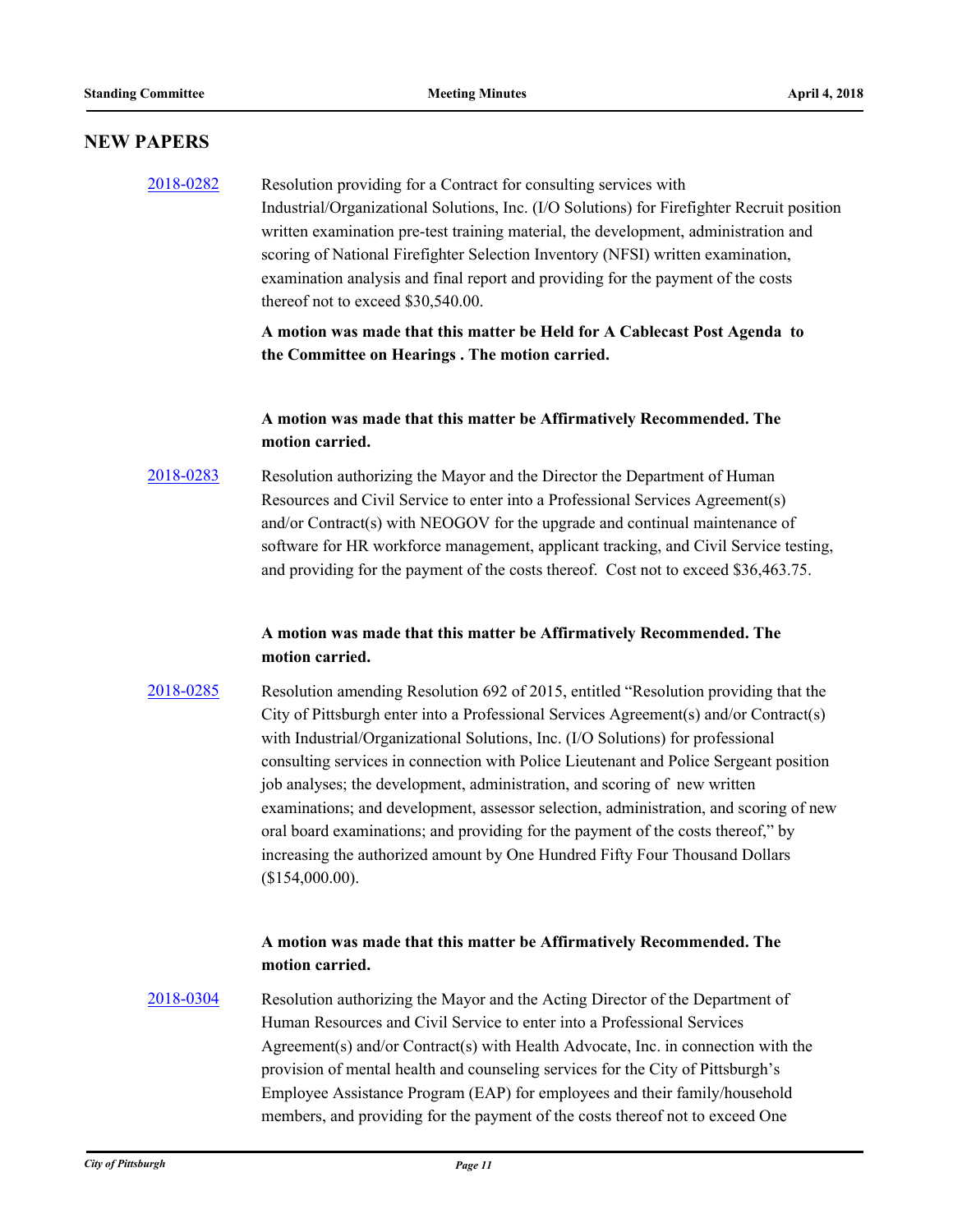Hundred Eighteen Thousand Six Hundred Ninety-eight Dollars (\$118,698.00).

**A motion was made that this matter be Affirmatively Recommended. The motion carried.**

# **LAND USE AND ECONOMIC DEVELOPMENT COMMITTEE, MS. GROSS, CHAIR**

## **NEW PAPERS**

[2018-0303](http://pittsburgh.legistar.com/gateway.aspx?m=l&id=/matter.aspx?key=22614) Resolution authorizing the Mayor of the City of Pittsburgh, the Office of Management and Budget, and the Department of City Planning to enter into an agreement with the PA Department of Conservation and Natural Resources (DCNR) Community Conservation Partnerships Program (C2P2), should the grant be awarded by DCNR, to provide funding for the Kennard Park Master Planning Project and authorizing the Pittsburgh City Council to include the matching funds in the 2019 Capital budget. The total grant amount requested is SIXTY THOUSAND (\$60,000.00) dollars for this stated purpose. Upon award, the City would provide \$60,000 in 2019 Capital Budget Funds for a 1:1 local match.

> **A motion was made that this matter be Affirmatively Recommended. The motion carried.**

# **INTERGOVERNMENTAL AFFAIRS COMMITTEE, MR. O'CONNOR, CHAIR**

#### **DEFERRED PAPERS**

| 2018-0135 | Resolution adopting Plan Revision to the City of Pittsburgh's Official Sewage<br>Facilities Plan for Springway LLC for property located at 2330 Penn Avenue,<br>Pittsburgh, PA 15222.                                                                                                                                                                                                                                                                                                  |
|-----------|----------------------------------------------------------------------------------------------------------------------------------------------------------------------------------------------------------------------------------------------------------------------------------------------------------------------------------------------------------------------------------------------------------------------------------------------------------------------------------------|
|           | A motion was made that this matter be Held in the Committee on<br>Intergovernmental Affairs, due back by 4/11/2018. The motion carried.                                                                                                                                                                                                                                                                                                                                                |
| 2018-0288 | Resolution authorizing the Mayor and the Director of the Department of Human<br>Resources and Civil Service to enter into an Intergovernmental Cooperation<br>Agreement or Agreements with the County of Allegheny and Partner 4 Work for the<br>shared operation and administration of the 2018 Learn and Earn Summer Youth<br>Employment Program in an amount not to exceed One Million Five Hundred<br>Thousand Dollars (\$1,500,000.00), and for the payment of the costs thereof. |

## **A motion was made that this matter be Affirmatively Recommended. The motion carried.**